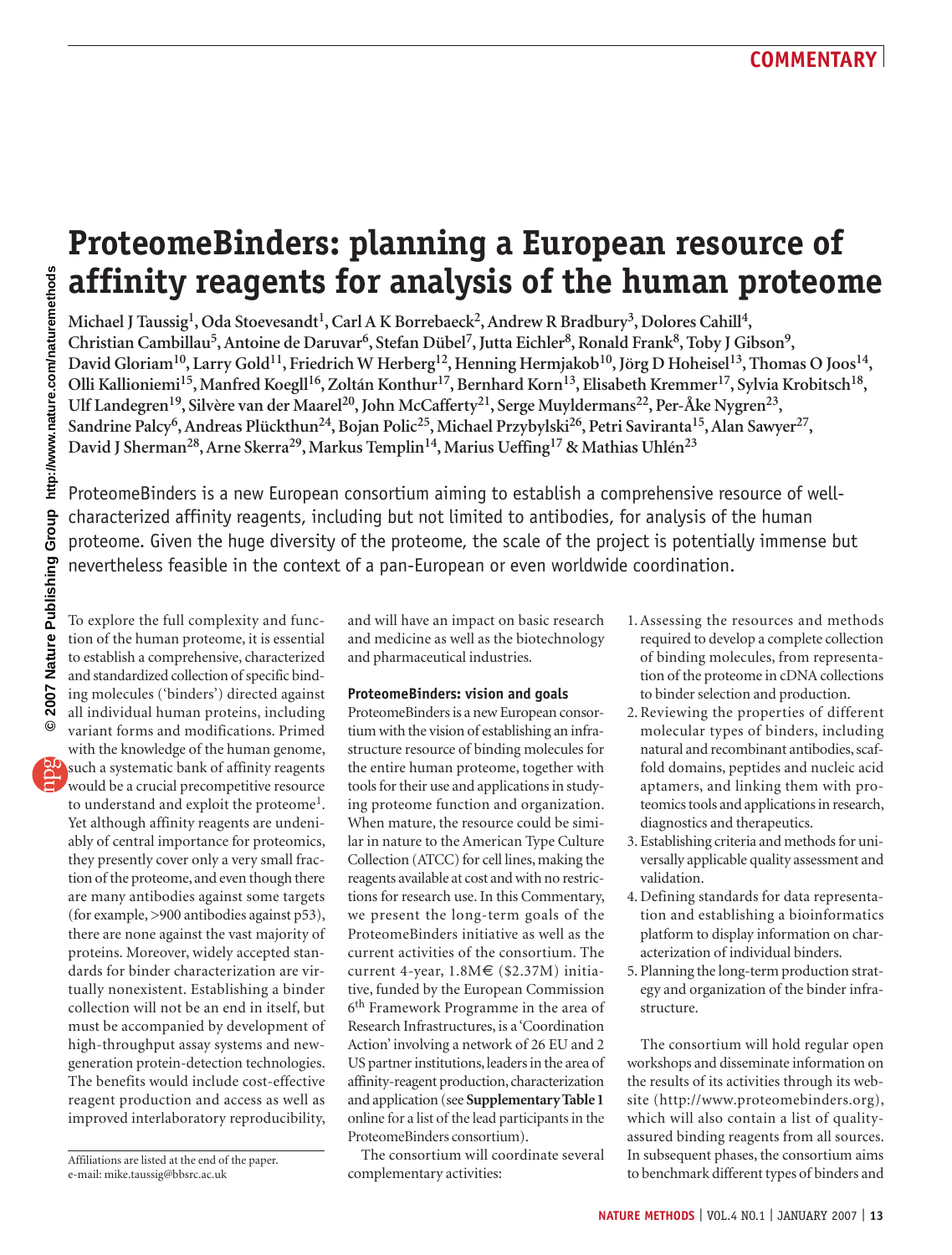### **COMMENTARY**

production methods against defined sets of proteins to select those most appropriate for various applications. Embarking on the task of assembling the resource by systematically collecting and/or creating the tens of thousands of reagents needed will require an application for much more substantial funds, for example, from the next European Commission Framework Program, FP7, starting in 2007.

#### **Scale of the problem**

The size of the human proteome (including splice variants, post-translational modifications, polymorphisms) is generally recognized to be at least an order of magnitude greater than the ~24,000 protein-coding genes (http://www.ensembl.org). This raises several central questions, presently being debated within the ProteomeBinders consortium: 'Is comprehensive coverage of the proteome realistic?' 'How should targets be prioritized—by biological or medical relevance, by unknown function, or according to other criteria (chromosome, etc)?' Another factor in the scale of the task is that several binders against each target will be required, depending on the nature of the samples (denatured or native), the biological status of the protein (post-translationally modified or not) or the detection mode of the assay (for example, sandwich configurations).

#### **Choices and challenges in developing a binder collection**

The consortium will consider the following stages in binder production and application to reach a consensus for future action.

**Target generation.** Full-length proteins, probably the optimal targets for binder selection, can be expressed from cDNA collections2 using a variety of systems (bacterial<sup>3</sup>, insect, mammalian, cell-free), but there is often limited success in obtaining them in soluble, correctly folded form $4.5$ . Protein fragments or peptides are alternatives, especially combined with large-scale epitope prediction. 'Protein epitope signature tags' (PrESTs)<sup>6</sup> are genome-unique, nonrepetitive and nonhydrophobic protein subsequences, shown in the Swedish human proteome atlas project to be suitable for raising and affinity purifying polyclonal antibodies (http://www.proteinatlas.org)<sup>7</sup>. ProteomeBinders aims to integrate existing, but presently fragmented, bioinformatics tools into distributed and/or virtual facilities that specifically address target-site selection within proteins. In the context of constructing a large-scale binder resource, an important goal will be to reduce the amount of target required (and hence also the cost), for example, by using microarrays for selection or using micro- or nanotechnology for specificity and affinity assays<sup>8</sup>.

### **Molecular varieties of binders: antibodies**

**and alternatives.** Antibodies are by far the most familiar and best understood affinity reagents—and generally the researcher's first choice-but not the only ones. ProteomeBinders unites expertise both on antibodies and alternative binding reagents with antibody-like specificity and affinity, including nonimmunoglobulin scaffolds<sup>9,10</sup>  $(Affibodies<sup>11</sup>, Anticalins<sup>12</sup>, designed Ankyrin$ repeat proteins<sup>13</sup> and others), nucleic acid aptamers<sup>14</sup>, peptides and chemical entities (**Box 1**). Antibodies (including monoclonals, monospecific polyclonals, camelid heavy chains<sup>15</sup>, and recombinant scFv fragments and single domains) are considerably more difficult to produce compared to highyield bacterial expression of some alternative

scaffolds<sup>13</sup>. The latter are also more robust and provide opportunities for engineering of functional properties. Among the attractions of antibodies are widespread competence in technologies, access to large libraries for recombinant selection<sup>16</sup> and availability of secondary reagents and detection systems. Recombinant binding molecules have the advantage of being completely described by their sequence, so that documentation and replication of experiments can be more objective. Though there may be a problem of wide acceptance of the alternatives to antibodies, users may well not be too concerned with the structure of the reagent, so long as it has been demonstrated to work in their particular application. Accordingly, the consortium will undertake benchmarking of the properties of alternative binders alongside conventional antibodies to define the 'right binder for the job'. Whatever the molecular species, sustainability will be a key factor: ultimately, a replenishable resource is required.

**Binder production methods and scaling.** The production of binding molecules for a systematic program can be contrasted in many

### **BOX 1 DIFFERENT TYPES OF AFFINITY BINDERS**

Antibodies and their fragments are the most familiar and widely used binding reagents. In comparison, protein scaffolds are often more robust (for example, in storage, reuse on columns) and give higher production yields in bacterial expression systems, partly due to the lack of cysteine residues. Aptamers stand out as being nucleic acid–based binding molecules, permitting simple production by synthesis or PCR, and distributable as sequence information. Libraries of small-molecule binders and peptides are accessible through combinatorial synthesis. Compared to a whole immunoglobulin, alternative binders are small, resulting in less steric hindrance, and are more readily used in intracellular applications. For the non–immunoglobulin binder formats, however, expertise is often limited to single laboratories and few libraries exist for distribution.

Inclusion into the yellow oval in the image indicates compatibility with *in vitro* selection methods (see **Box 2**).

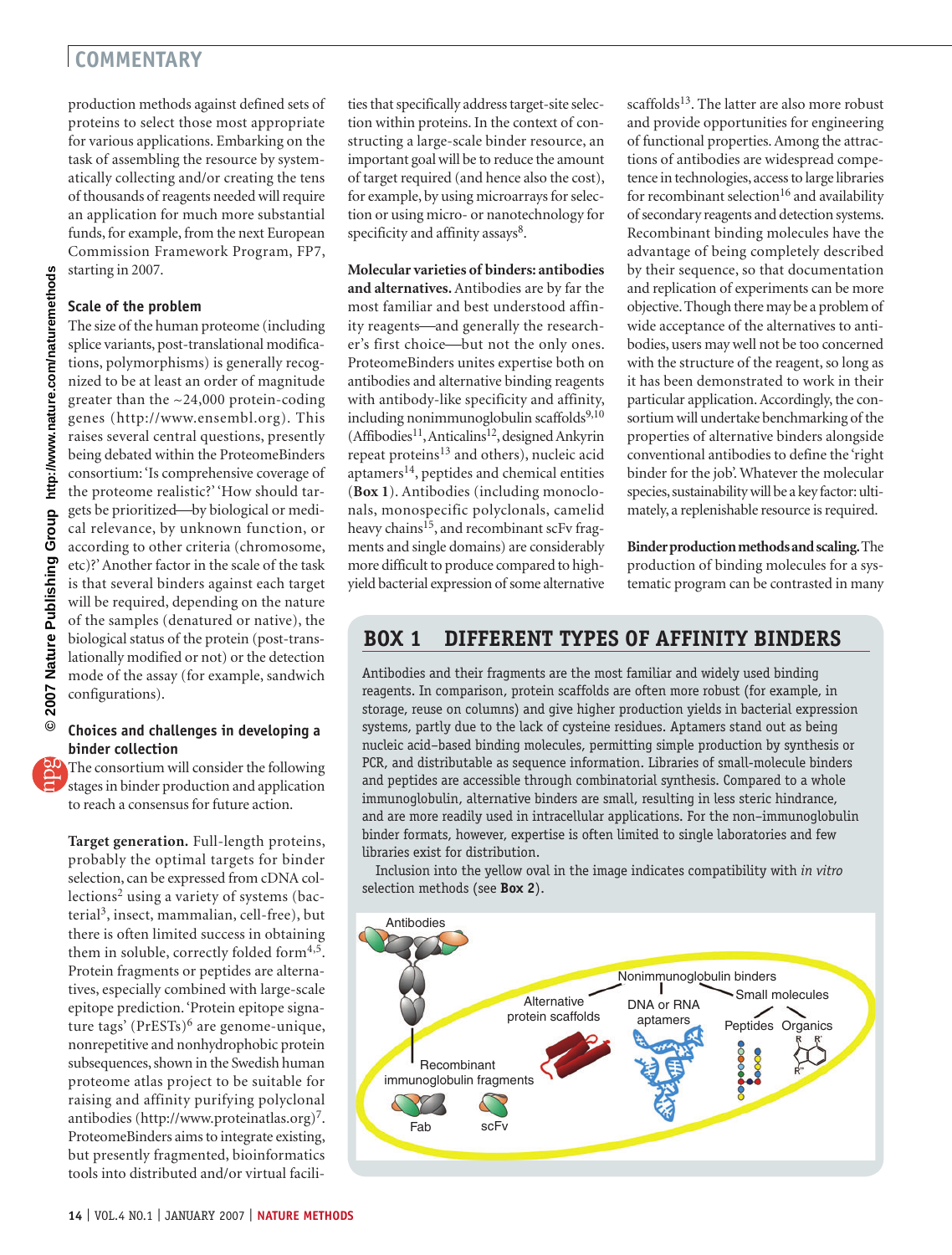|  |  |  |  | <b>Table 1</b>   Comparison of binder generation for 'classical' hypothesis-driven research and systematic approaches (adapted from ref. 36) |  |
|--|--|--|--|----------------------------------------------------------------------------------------------------------------------------------------------|--|
|--|--|--|--|----------------------------------------------------------------------------------------------------------------------------------------------|--|

|                   | Hypothesis-driven                                                                                               | Systematic (proteomics)                                                                                                                         |
|-------------------|-----------------------------------------------------------------------------------------------------------------|-------------------------------------------------------------------------------------------------------------------------------------------------|
| <b>Targets</b>    | Single protein                                                                                                  | Large numbers of proteins                                                                                                                       |
|                   | Known and available (target production usually not part of the<br>binder generation process)                    | Usually not known or available (to be provided in an integrated<br>process)                                                                     |
|                   | At least partially characterized                                                                                | Properties unknown                                                                                                                              |
| Selection process | Number of steps is not an issue                                                                                 | Optimized for minimal number of steps                                                                                                           |
|                   | Optimized for lowest failure rate                                                                               | Several percent failure rate is not critical                                                                                                    |
| Resulting binders | Individual assay conditions can be specified by end user                                                        | Standardization (for example, for parallel assays on arrays)                                                                                    |
|                   | Individual binders not selected or necessarily suited for parallel<br>application under standardized conditions | Standardized selection and quality control schemes ensure<br>suitability for systematic approaches (for example, minimized<br>cross-reactivity) |
|                   | Large amounts of single binders                                                                                 | Small amounts of many binders (for example, for arrays)                                                                                         |
| Sources           | Many companies                                                                                                  | No commercial service available to handle the scale needed                                                                                      |
| Overall cost      | Not a central issue                                                                                             | Optimized for minimal cost                                                                                                                      |

respects with hypothesis-driven research (**Table 1**). For 'classical' antibodies, the production routes are either to raise polyclonals (purified for monospecificity) or hybridomas; throughput of monoclonals can be increased by immunization with antigen mixtures and selections on protein arrays<sup>17</sup>. For all molecular binder varieties, recombinant display library approaches can be applied and coupled with several possible selection methods. Systems with established track records such as phage display18, ribosome display19,20, cellsurface display, bacterial two-hybrid, functional colony screening, protein-fragment complementation<sup>21</sup>, SELEX<sup>22</sup> for aptamer selection and combinations of these methods<sup>23</sup> will be compared taking into account the molecular entity being selected and the intended downstream applications (**Box 2**). For example, if affinity is crucial, technologies with built-in evolution will be required (for example, ribosome display<sup>24</sup>), whereas if only 'some binder at some epitope' is needed, more technologies become available and selection is less stringent. For intracellular applications, binders should fold functionally in the reducing environment of the cell25. Other technol-

ogy evaluation criteria include robustness, library creation and size, range of scaffolds that can be expressed, automation, and limits of scale and throughput. Contributions of the consortium will be to deliver effective protocols and actively check their robustness by rotating and annotating them between laboratories, and to identify potentially automatable steps, distinguishing those that are generic from the method-specific ones.

**Characterization and quality control.** The critical area of quality control is all too often sidelined. Validation will be a central issue;

there will be a requirement to demonstrate the quality of selection methods and binder formats, as well as of each individual binder. Although different binder types may have superior characteristics for defined applications, certain criteria (affinity, specificity<sup>8</sup> and cross-reactivity, native or denatured target, stability *in vivo* and *in vitro*, association and dissociation rate constants<sup>26,27</sup>) are applicable across all formats. The consortium will establish reference criteria for binder quality control and validation, which could eventually become a 'gold standard' in the research and commercial areas. Besides the classical tests of performance, for example, ELISA and western blotting, other validation methods range from protein and tissue microarrays to genomic correlations with transcript levels, gene knockouts, transgenesis and bioinformatic predictions (**Table 2**)7. High-throughput systems for initial specificity screens may be combined with advanced kinetic analyses for binder optimization<sup>28</sup>.

#### **Linking binders to tools and applications.**

The area of application is perhaps the most important criterion in choosing binder type, selection technology and characterization methods. Binder uses include highthroughput array methods (capture, tissue, lysate arrays) as well as the more classical techniques. For diagnostic and prognostic purposes, the pattern of information $^{29}$  that can be gained from target-binder interaction is more important than specificity of the binding event, as long as reproducibility and correlation with disease are high. In contrast, for functional analyses, where the global proteome-wide approach is particularly applicable, specificity is essential. Accordingly, the parameters by which binders have to be evaluated can be very different. It is imperative to define applications beforehand and design or refine the selection process accordingly.

Novel methods to measure large sets of proteins using affinity reagents are becoming available, for example, fluorescence cross-correlation spectroscopy30 and proximity ligation approaches, coupled with DNA amplification $31-33$ . Further new-generation techniques must be evolved, particularly to improve sensitivity and specificity of detection (ultimately down to the single-molecule or single-cell level), the ability to perform highly multiplexed assays in individual samples, and to determine the spatial distribution of large numbers of molecules in cells and tissues.

**Bioinformatics resources.** ProteomeBinders will develop community standards for binder data representation in collaboration with the Human Proteome Organization (HUPO) Proteomics Standards Initiative<sup>34</sup> (http:// psidev.sourceforge.net/). Crucial parameters of binder-target interactions have to be identified and an ontology of binder properties formally defined. These standards will be implemented in a comprehensive database of binders and other web resources, ideally in collaboration with other major binder providers. The database structure needs to anticipate the information to be captured, to allow retrieval of binders matching certain criteria and allow users a meaningful assessment of their performance. Basic searchable information should include the gene identifier of the target, the form of the target used for the binder generation or selection,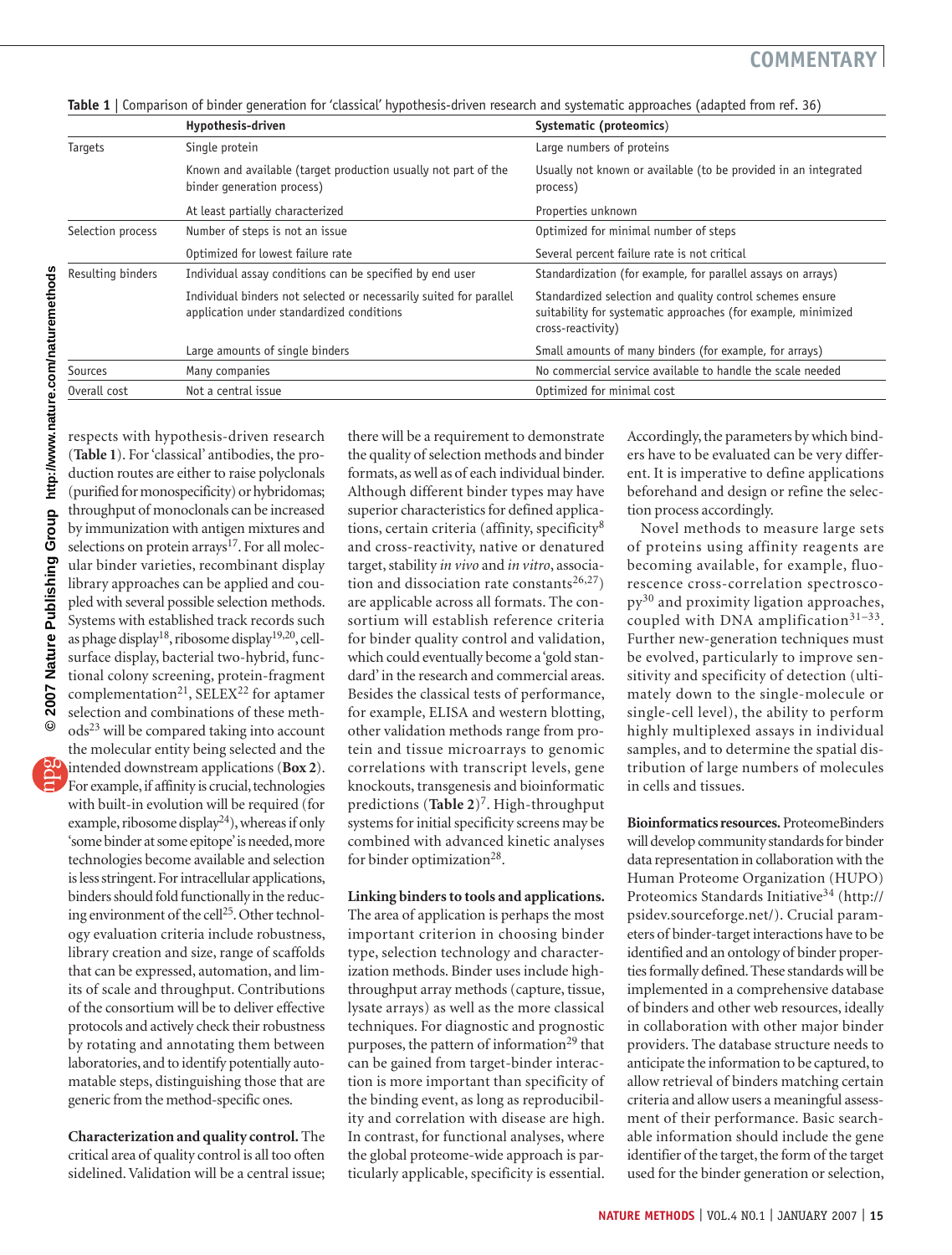## **COMMENTARY**

# **BOX 2 21ST VERSUS 20TH CENTURY BINDER GENERATION TECHNOLOGIES: WHY USE** *IN VITRO***–SELECTED AFFINITY REAGENTS?**

*In vitro* recombinant selection systems link genotype and phenotype of the binding molecule. Features are:

21st century

20th century

Punyao

- Scope of targets is not limited by the response of the immune system.
- Sequence information is sufficient to archive and recreate (and eventually distribute?) binders, which may avoid the need for a physical binder repository.

Ribosome display Phage

Huge repertoire of binder genes

> SELEX for aptamers

display

- Multiple mutagenesis-selection rounds: binders can be matured to picomolar affinity.
- Truly monoclonal, but can be made oligo- or polyclonal as desired.
- Functional domains and tags can be fused for downstream applications, for example: detection (GFP, alkaline phosphatase); multimerization to generate avidity and/or bispecificity (coiled coils); technology bridging (Fc fusions-access IgG-based technology, for example, secondary reagents); tethering (immobilization tags, for example, for array generation).
- Generation of fully human antibody fragments is possible, for example, for therapy.
- High throughput: standard selections yield ≥10 binders per target.
- Avoid use of animals.

a description of the molecular nature of the binder, the results from quality assurance and information about suggested applications and availability of the binder.

**Intellectual property.** Patent issues may well influence choices of binders and selection methods. Intellectual property rights to binders must be respected. It should be possible to find a model whereby the inventors of techniques for production of binders benefit from having their reagents selected by such a program. The relationship between an open access resource and commercial

complementation assay

Proteinfragment

> activities will doubtless be a topic of future debate.

Cellular display

> Binder gene **Binder**

#### **Strategies for the long-term production phase**

Clearly, new binders have to be made in very large numbers. For antibodies, outsourcing

|  |  | Table 2   Validation criteria and methods for proteome binding molecules (adapted from ref. 7) |  |  |
|--|--|------------------------------------------------------------------------------------------------|--|--|
|  |  |                                                                                                |  |  |

| Approach based on                                                                                                          | <b>Examples of methods</b>                                 | Issues                                                                                                                              |
|----------------------------------------------------------------------------------------------------------------------------|------------------------------------------------------------|-------------------------------------------------------------------------------------------------------------------------------------|
| Antigen (as used for immunization or in vitro<br>selection)                                                                | ELISA, protein array, SPR                                  | The antigen used in the selection is not always the<br>target for later analyses.                                                   |
| Protein target (from natural sources, for example,<br>cell lysate)                                                         | Western blot, IHC                                          | Leaves margin of doubt in the absence of unpurified<br>target as a control.                                                         |
| RNA (plausibility control to compare mRNA and<br>protein expression levels)                                                | Transcript profiling, in situ hybridization                | Correlation of mRNA and protein levels is unknown.                                                                                  |
| Genetics (use genetic mutants or recombinant<br>constructs to manipulate target in a defined way)                          | Transgenesis, RNAi, GFP fusions for comparison<br>with IHC | Good validation if consistent with observed behavior<br>of binder, for example, decreased binding upon RNAi<br>knockdown of target. |
| DNA (use sequence information on target)                                                                                   | Bioinformatic analysis using predictive algorithms         | Validation of localization in the absence or presence<br>of transmembrane regions, localization signals and<br>others               |
| Epitope (compare results from two or more<br>different binders to different areas, for example,<br>PrESTs, of same target) | ELISA, protein array, western blot, IHC                    | Mutual validation of binders if corresponding<br>binding behavior is detected.                                                      |

IHC, immunohistochemistry; SPR, surface plasmon resonance.